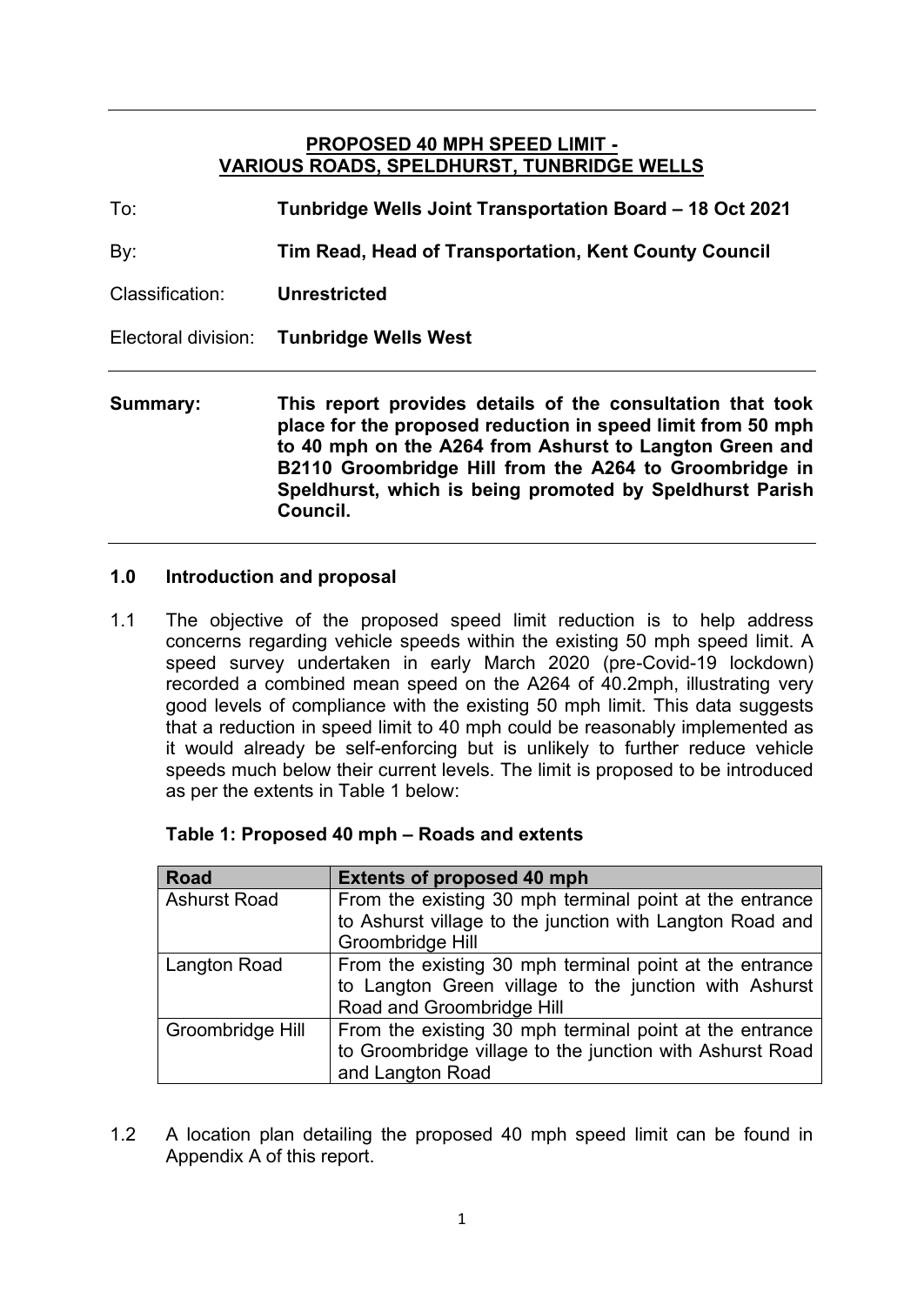- 1.3 The proposed scheme will:
	- reduce the speed limit to 40 mph using a combination of upright terminal signs and roundel repeater road markings

#### **2.0 Consultation & Traffic Regulation Order**

- 2.1 A formal traffic regulation order consultation with local residents and other stakeholders took place from Friday 9 July 2021 until Monday 2 August 2021.
- 2.2 At the end of the consultation, a total of 43 responses were received. 36 (84%) were in support of the proposed 40 mph speed limit, with 7 (16%) objecting.
- 2.3 Kent Police offered the following comments:
	- *'All aspects of DfT Circular 01/2013 to be adhered to. Any limit introduced outside of this guidance may not only be ineffective but it may leave the Police with the task of carrying out enforcement, where previously an issue of excess speed did not exist.*
	- *Kent Police would seek that the legislation and advice from Traffic Signs Manual Chapters 3 and 5, and the Traffic Signs Regulations and General Directions 2016, is complied with.*
	- *In line with the above comments, we would look for this limit to be appropriate and in the main self-enforcing. Speed enforcement competes with other issues of public concern, therefore the deployment of resources must be prioritised and this will mean that the enforcement of this speed limit receives a low priority.'*
- 2.4 The majority of respondents were in favour of the proposed 40 mph speed limit for the following key reasons:
	- improved safety for non-motorised & vulnerable road users such as cyclists and pedestrians, including children
	- reduction in collision casualty severity
	- expectation that speeds will reduce below their current levels
	- 40 mph is the appropriate speed limit considering the nature and characteristics of the routes
- 2.5 The reasons given for being against the proposals can be summarised as follows:
	- lower speed limits can lead to driver frustration and encourage dangerous manoeuvres
	- general lack of speed limit enforcement
	- concern that a lower speed limit will lead to an increase in congestion and pollution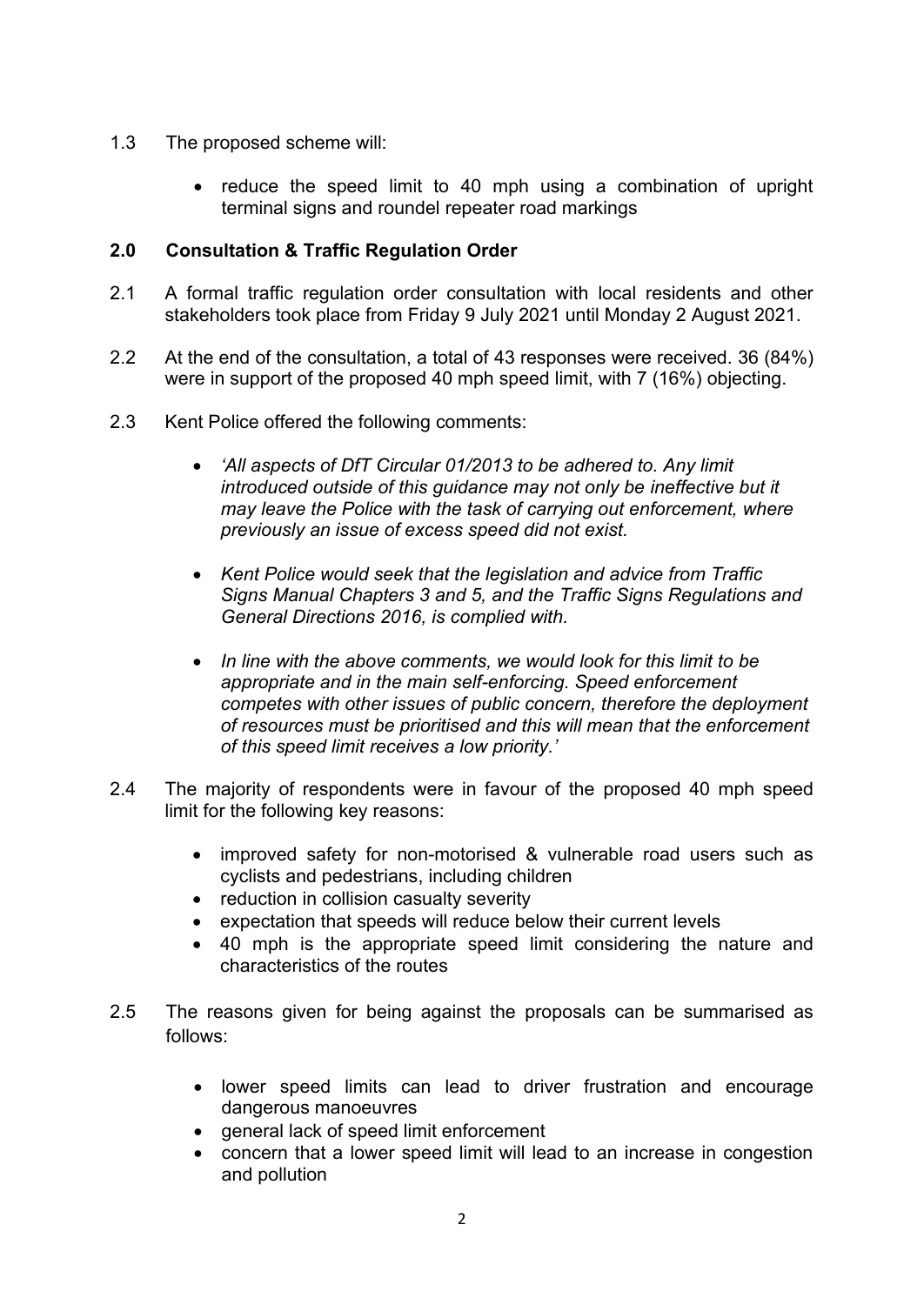- disagreement that reducing the speed limit will have a positive benefit in terms of safety, amenity and passage of traffic
- 2.6 Each objection and the scheme promoter's response can be found in the following table: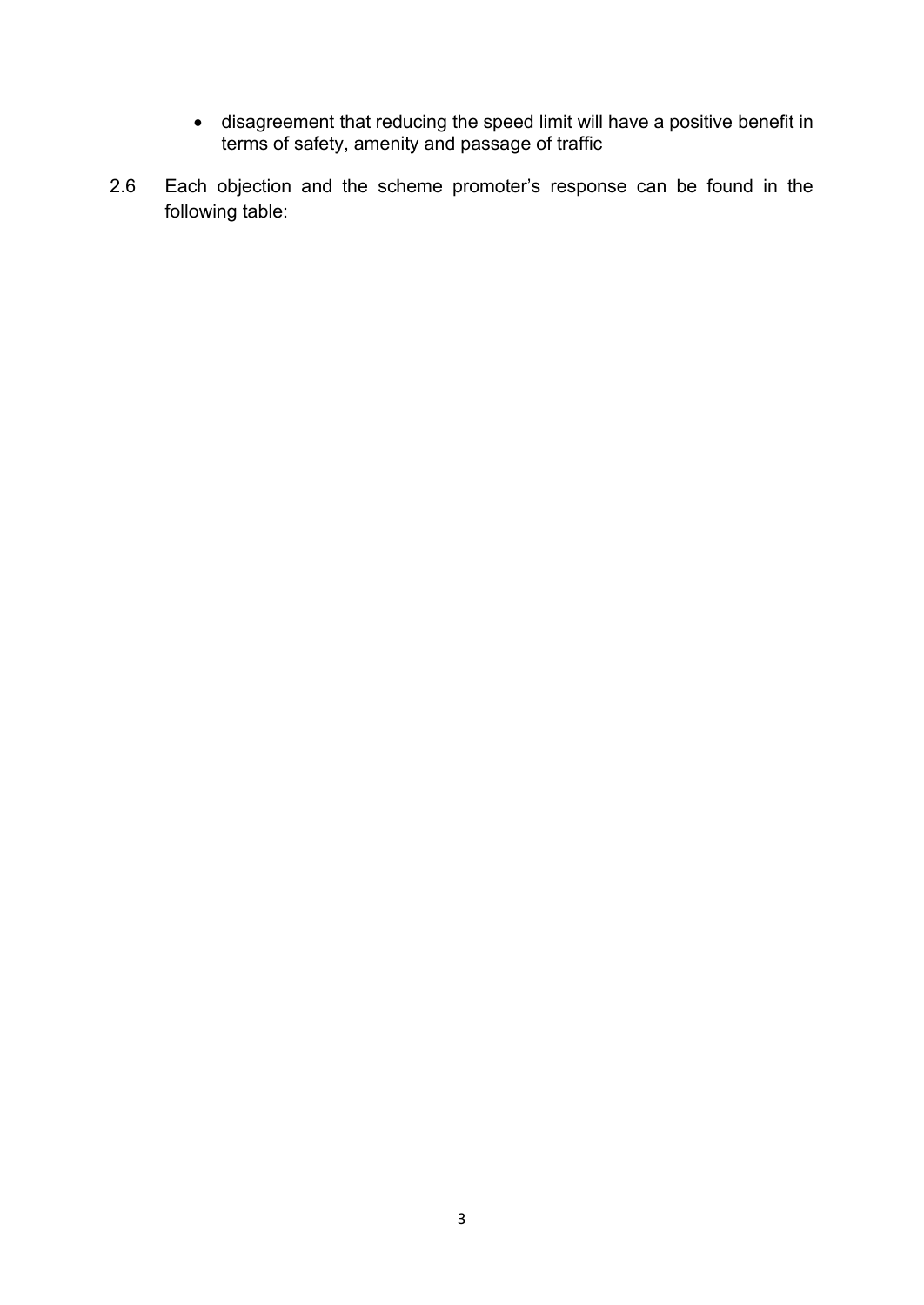# **Table 2: Objections and scheme promoter response**

| <b>Objection 1</b>                                                                                                                                                                                                                                                                                                                                                                                                                                                                                                                                                                                                                                                                                                                                                                                                                                                                                                                                                                     | <b>Scheme Promoter Response</b>                                                                                                                                                                                                                                                                                                                                                                                                                                                                                                                                              |
|----------------------------------------------------------------------------------------------------------------------------------------------------------------------------------------------------------------------------------------------------------------------------------------------------------------------------------------------------------------------------------------------------------------------------------------------------------------------------------------------------------------------------------------------------------------------------------------------------------------------------------------------------------------------------------------------------------------------------------------------------------------------------------------------------------------------------------------------------------------------------------------------------------------------------------------------------------------------------------------|------------------------------------------------------------------------------------------------------------------------------------------------------------------------------------------------------------------------------------------------------------------------------------------------------------------------------------------------------------------------------------------------------------------------------------------------------------------------------------------------------------------------------------------------------------------------------|
| These roads are main through roads and little used by<br>pedestrians nor likely to be even if speeds are reduced.<br>Most traffic is now far more advanced than it used to be in<br>terms of technology, reduced stopping distances, etc.<br>Decreasing speeds leads to frustration which can lead to<br>accidents.<br>"Health and safety" is hard to argue against but is often used<br>for revenue-gathering purposes, which is what I suspect is<br>the bottom line here.                                                                                                                                                                                                                                                                                                                                                                                                                                                                                                           | Speldhurst Parish Council (SPC) have been working<br>closely with the local community, who have raised<br>concerns about safety and vehicle speeds, particularly in<br>terms of crossing the main roads to reach the various<br>amenities on offer and on the village approaches. A speed<br>limit reduction has therefore been identified by parishioners<br>as a high priority and SPC are very keen to support this.                                                                                                                                                      |
| <b>Objection 2</b>                                                                                                                                                                                                                                                                                                                                                                                                                                                                                                                                                                                                                                                                                                                                                                                                                                                                                                                                                                     | <b>Scheme Promoter Response</b>                                                                                                                                                                                                                                                                                                                                                                                                                                                                                                                                              |
| What incidents have occurred regularly to make this<br>necessary? There is very little need for yet more regulation.<br>The part from Speldhurst Road is slowed by those turning<br>right towards Blackham and the sharp bend to the hill. Most<br>people are braking going down Groombridge Hill due to the<br>bends and concentrating on driving down there. The change<br>from 50mph to 40mph will do little to 'improve the amenity' or<br>'facilitate the passage of traffic' and may cause more<br>accidents due to concentration on speed rather than<br>negotiating the road. It will also make the environment worse<br>due to possible additional braking causing more dust.<br>If it is implemented how will it be enforced? The police do not<br>have the manpower to do much for the ratepayers anyway let<br>alone hide in the bushes with speed cameras. A fixed<br>camera would just be seen as another KCC income producer<br>while not actually making it any safer. | Speldhurst Parish Council (SPC) have been working<br>closely with the local community, who have raised<br>concerns about safety and vehicle speeds, particularly in<br>terms of crossing the main roads to reach the various<br>amenities on offer and on the village approaches.<br>Numerous anecdotal reports are submitted to SPC<br>regarding road traffic collisions. A speed limit reduction has<br>therefore been identified by parishioners as a high priority<br>and SPC are very keen to support this to help encourage<br>appropriate vehicle speeds in the area. |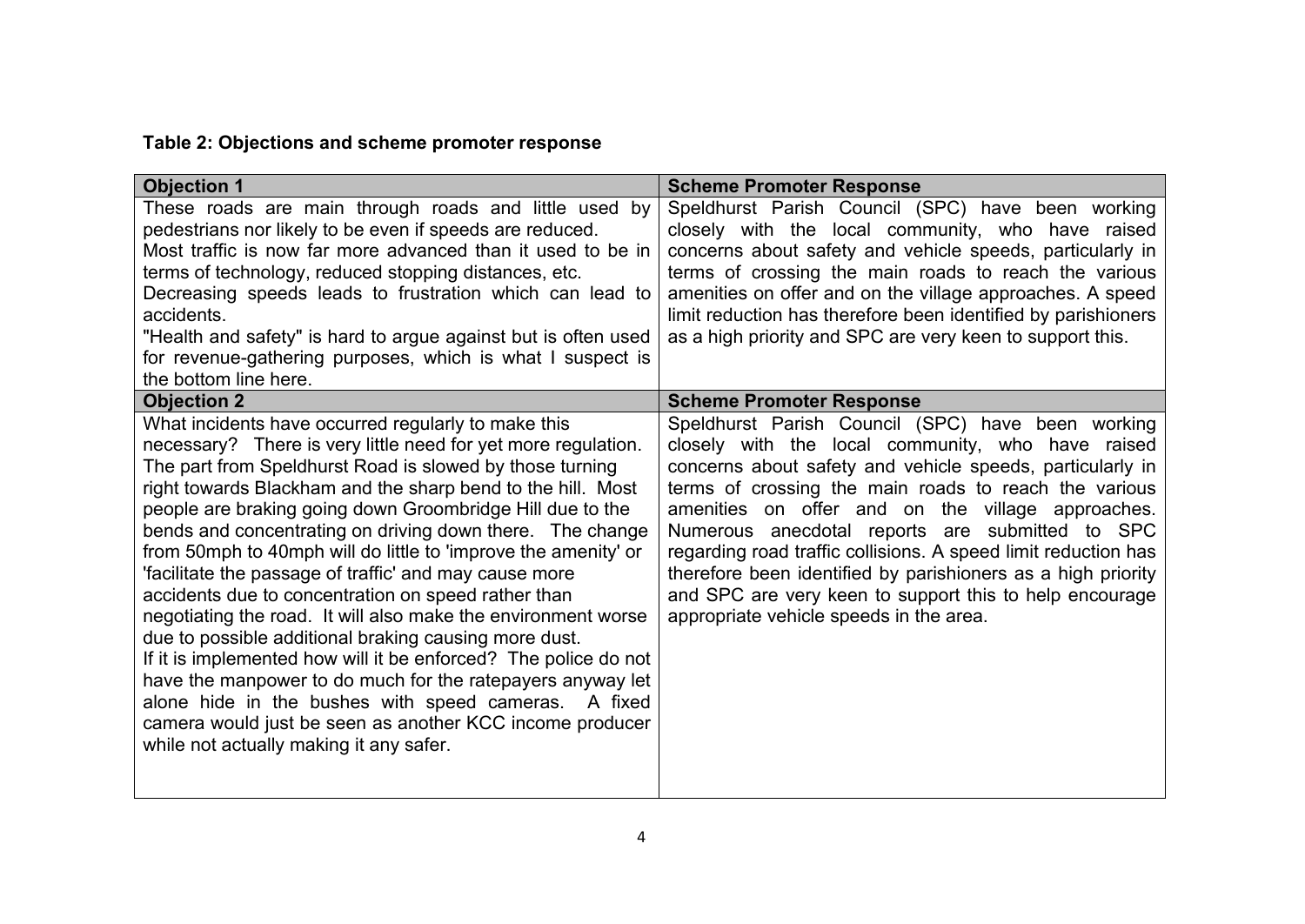| <b>Objection 3</b>                                                                                                                                             | <b>Scheme Promoter Response</b>                                                                                                                                                                                                                                                                                                                                                                                                                                                                                                                                                                                                                                                                                      |  |
|----------------------------------------------------------------------------------------------------------------------------------------------------------------|----------------------------------------------------------------------------------------------------------------------------------------------------------------------------------------------------------------------------------------------------------------------------------------------------------------------------------------------------------------------------------------------------------------------------------------------------------------------------------------------------------------------------------------------------------------------------------------------------------------------------------------------------------------------------------------------------------------------|--|
| I drive ashurst road everyday and don't believe it needs a<br>40mph limit. It will encourage dangerous overtaking & is not<br>needed. It is a safe bit of road | Speldhurst Parish Council (SPC) have been working<br>closely with the local community, who have raised<br>concerns about safety and vehicle speeds, particularly in<br>terms of crossing the main roads to reach the various<br>amenities on offer and on the village approaches.<br>Numerous anecdotal reports are submitted to SPC<br>regarding road traffic collisions. A speed limit reduction has<br>therefore been identified by parishioners as a high priority<br>and SPC are very keen to support this to help encourage<br>appropriate vehicle speeds in the area. This also takes into<br>account the various route hazards including bends and<br>hills, as well as hamlets that the roads pass through. |  |
| <b>Objection 4</b>                                                                                                                                             | <b>Scheme Promoter Response</b>                                                                                                                                                                                                                                                                                                                                                                                                                                                                                                                                                                                                                                                                                      |  |
| The road can easily take a 50mph speed limit reducing the<br>speed will just increase traffic congestion and increase<br>pollution.                            | Speldhurst Parish Council (SPC) have been working<br>closely with the local community, who have raised<br>concerns about safety and vehicle speeds, particularly in<br>terms of crossing the main roads to reach the various<br>amenities on offer and on the village approaches.<br>Numerous anecdotal reports are submitted to SPC<br>regarding road traffic collisions. A speed limit reduction has<br>therefore been identified by parishioners as a high priority<br>and SPC are very keen to support this to help encourage<br>appropriate vehicle speeds in the area. This also takes into<br>account the various route hazards including bends and<br>hills, as well as hamlets that the roads pass through. |  |
| <b>Objection 5</b>                                                                                                                                             | <b>Scheme Promoter Response</b>                                                                                                                                                                                                                                                                                                                                                                                                                                                                                                                                                                                                                                                                                      |  |
| Reducing the speed limit from 50 to 40 is not going to have<br>any positive effect. and will certainly not make the roads safer                                | Speldhurst Parish Council (SPC) have been working<br>closely with the local community, who have raised<br>concerns about safety and vehicle speeds, particularly in                                                                                                                                                                                                                                                                                                                                                                                                                                                                                                                                                  |  |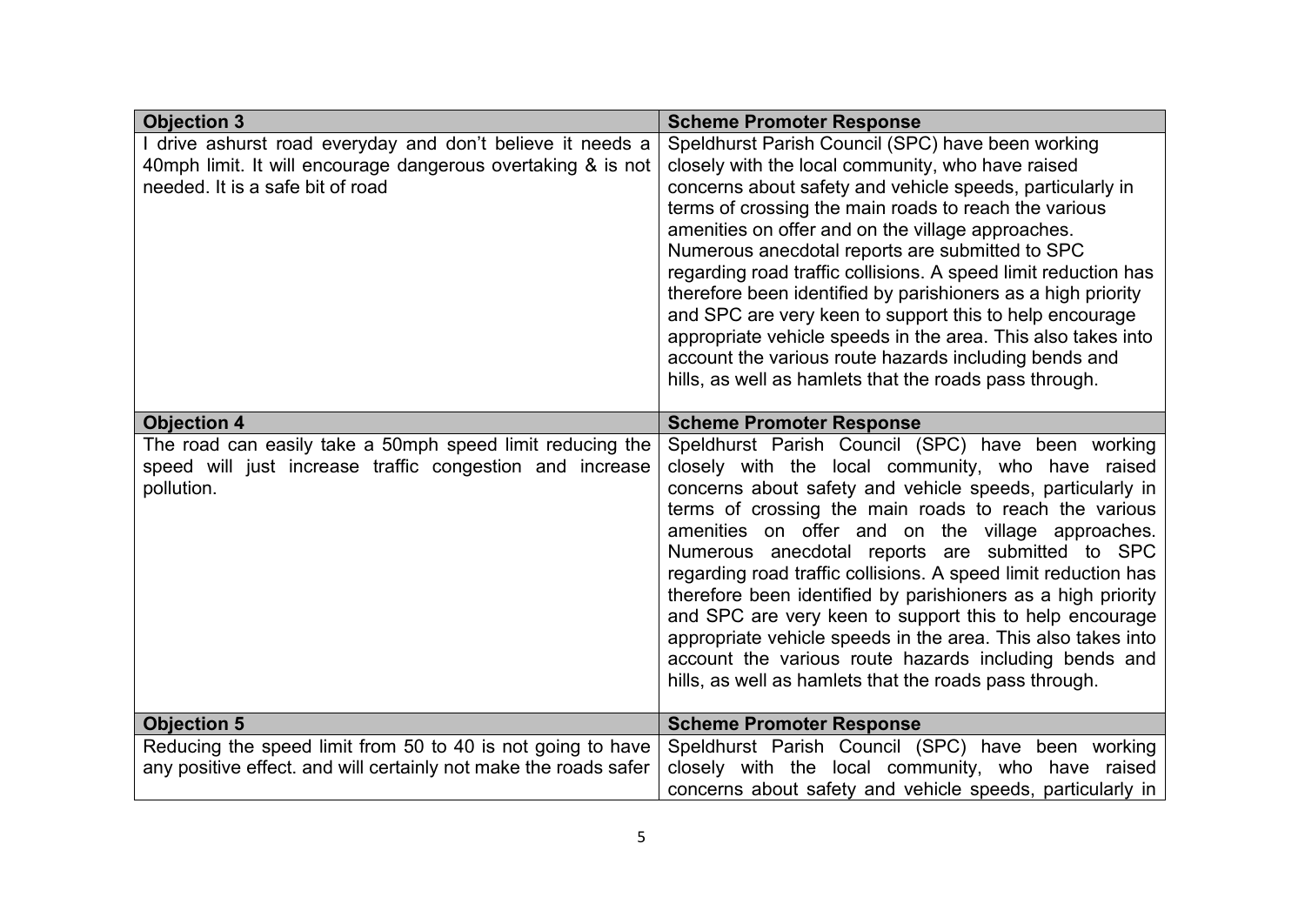|                                                                                                                                                                                                                                                                                                                                                                                                                                                                                                                                                                                                                                                                                                                                                                                                                                                                                                                                                                                      | terms of crossing the main roads to reach the various<br>amenities on offer and on the village approaches.<br>Numerous anecdotal reports are submitted to SPC<br>regarding road traffic collisions. A speed limit reduction has<br>therefore been identified by parishioners as a high priority<br>and SPC are very keen to support this to help encourage<br>appropriate vehicle speeds in the area. This also takes into<br>account the various route hazards including bends and<br>hills, as well as hamlets that the roads pass through.                                                                                                                                                                                                                                                                                                                                                                                                                 |
|--------------------------------------------------------------------------------------------------------------------------------------------------------------------------------------------------------------------------------------------------------------------------------------------------------------------------------------------------------------------------------------------------------------------------------------------------------------------------------------------------------------------------------------------------------------------------------------------------------------------------------------------------------------------------------------------------------------------------------------------------------------------------------------------------------------------------------------------------------------------------------------------------------------------------------------------------------------------------------------|---------------------------------------------------------------------------------------------------------------------------------------------------------------------------------------------------------------------------------------------------------------------------------------------------------------------------------------------------------------------------------------------------------------------------------------------------------------------------------------------------------------------------------------------------------------------------------------------------------------------------------------------------------------------------------------------------------------------------------------------------------------------------------------------------------------------------------------------------------------------------------------------------------------------------------------------------------------|
| <b>Objection 6</b>                                                                                                                                                                                                                                                                                                                                                                                                                                                                                                                                                                                                                                                                                                                                                                                                                                                                                                                                                                   | <b>Scheme Promoter Response</b>                                                                                                                                                                                                                                                                                                                                                                                                                                                                                                                                                                                                                                                                                                                                                                                                                                                                                                                               |
| 1. The reasons stated are entirely spurious, of no substance<br>and totally outwith the authority's own policy and the relevant<br>DfT Circular 01/2013.<br>2. The proposal will have no effect on the prevention of<br>danger but, indeed, if anything, will increase danger by<br>further reducing already poor driving standards.<br>3. The proposal will not preserve or improve amenity in any<br>form.<br>4. The passage of any class of road traffic will be hindered,<br>rather than facilitated, by the proposal.<br>5. There is no factual evidence to justify the proposal.<br>6. Given the current state of KCC's finances and public sector<br>debt nationally, the cost of implementation would represent a<br>scandaloius waste of public resources to no public benefit<br>and to the general detriment of road safety.<br>7. If any change is to be made at all, the current limit should<br>be returned to NSL in line with Para 7.2.129 of the above<br>Circular. | Speldhurst Parish Council (SPC) have been working<br>closely with the local community, who have raised<br>concerns about safety and vehicle speeds, particularly in<br>terms of crossing the main roads to reach the various<br>amenities on offer and on the village approaches.<br>Numerous anecdotal reports are submitted to SPC<br>regarding road traffic collisions. A speed limit reduction has<br>therefore been identified by parishioners as a high priority<br>and SPC are very keen to support this to help encourage<br>appropriate vehicle speeds and driver behaviour in the<br>area. This also takes into account the various route<br>hazards including bends and hills, as well as hamlets that<br>the roads pass through. Working in partnership with Kent<br>County Council, SPC have carefully budgeted over the<br>preceding years in order to be ready to make a substantial<br>contribution towards the proposed speed limit changes. |
| <b>Objection 7</b>                                                                                                                                                                                                                                                                                                                                                                                                                                                                                                                                                                                                                                                                                                                                                                                                                                                                                                                                                                   | <b>Scheme Promoter Response</b>                                                                                                                                                                                                                                                                                                                                                                                                                                                                                                                                                                                                                                                                                                                                                                                                                                                                                                                               |
| I have driven those roads many times and I didn't see a                                                                                                                                                                                                                                                                                                                                                                                                                                                                                                                                                                                                                                                                                                                                                                                                                                                                                                                              | Speldhurst Parish Council (SPC) have been working                                                                                                                                                                                                                                                                                                                                                                                                                                                                                                                                                                                                                                                                                                                                                                                                                                                                                                             |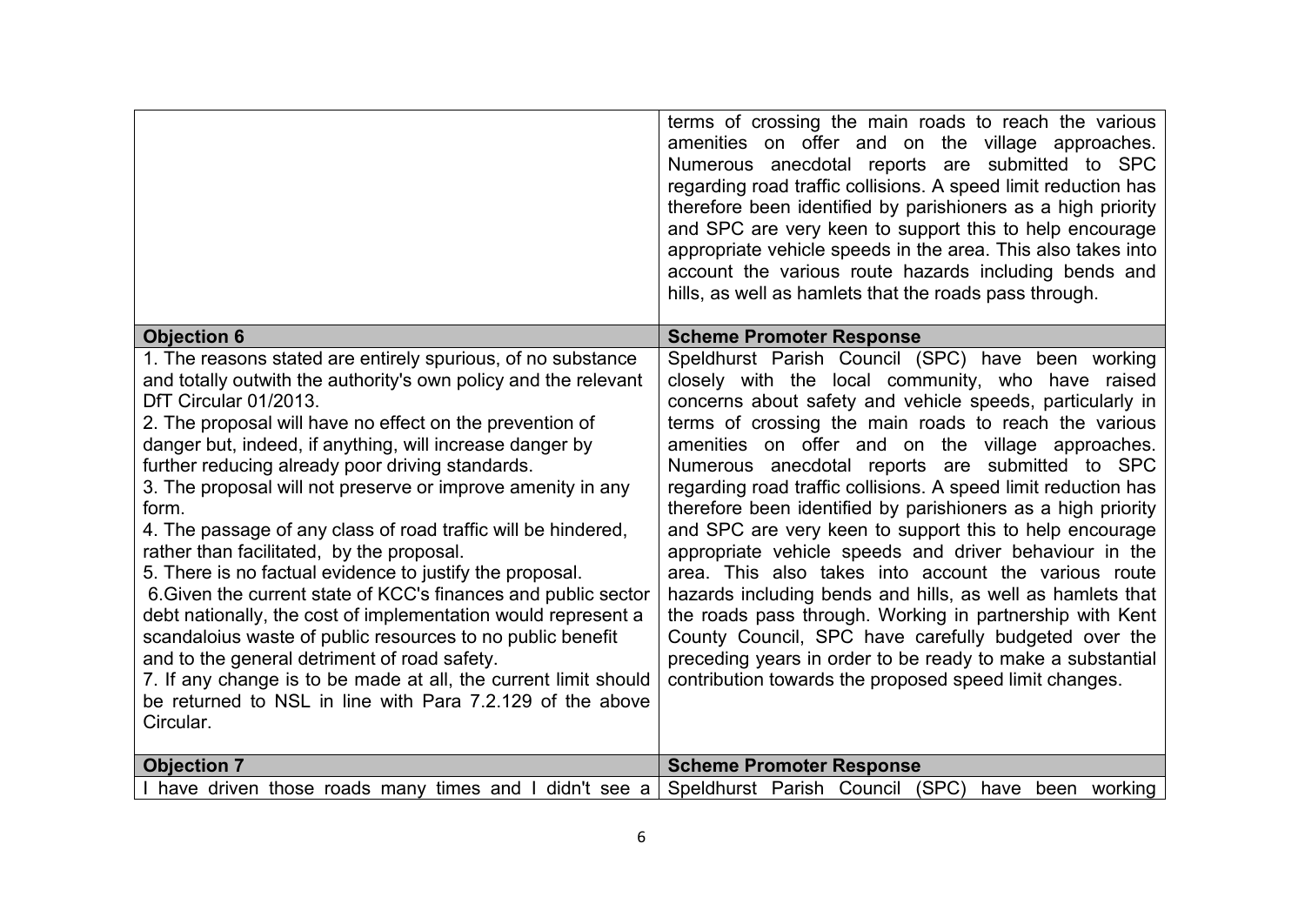| should use their common sense and slow down if necessary.<br>terms of crossing the main roads to reach the various<br>It's a speed LIMIT not a speed RECOMMENDATION<br>amenities on offer and on the village approaches.<br>Numerous anecdotal reports are submitted to SPC<br>regarding road traffic collisions, as well as information from<br>Speedwatch groups. A speed limit reduction has therefore<br>been identified by parishioners as a high priority and SPC<br>are very keen to support this to help encourage appropriate<br>vehicle speeds and driver behaviour in the area. This also<br>takes into account the various route hazards including<br>bends and hills, as well as hamlets that the roads pass | problem with the speed limit. If I don't feel it's safe in some<br>places to drive at 50mph, then I don't. Drivers are adults and | closely with the local community, who have raised<br>concerns about safety and vehicle speeds, particularly in |
|---------------------------------------------------------------------------------------------------------------------------------------------------------------------------------------------------------------------------------------------------------------------------------------------------------------------------------------------------------------------------------------------------------------------------------------------------------------------------------------------------------------------------------------------------------------------------------------------------------------------------------------------------------------------------------------------------------------------------|-----------------------------------------------------------------------------------------------------------------------------------|----------------------------------------------------------------------------------------------------------------|
| through.                                                                                                                                                                                                                                                                                                                                                                                                                                                                                                                                                                                                                                                                                                                  |                                                                                                                                   |                                                                                                                |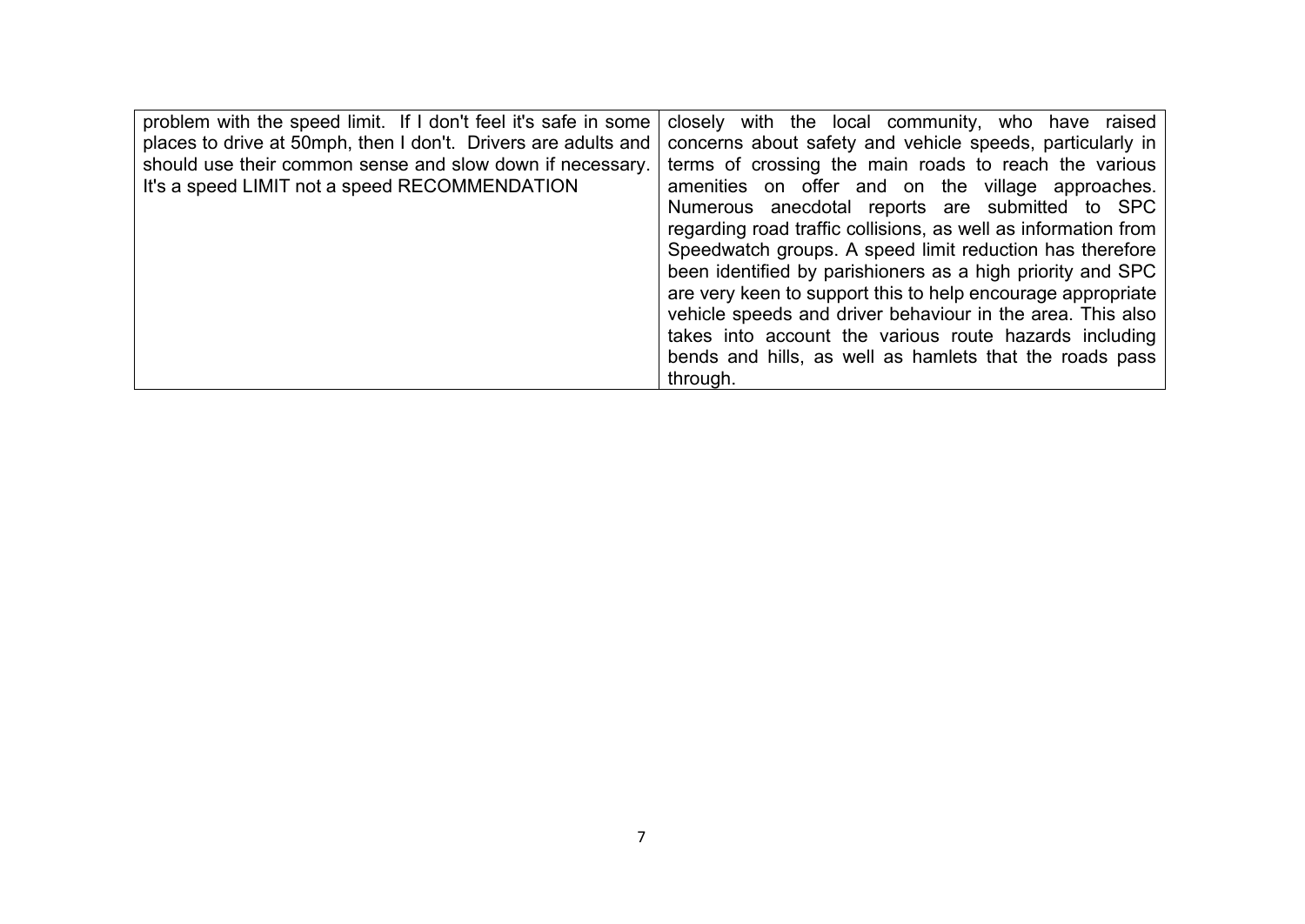## **3.0 Corporate implications**

#### **3.1 Financial and VAT**

Should the proposed 40 mph speed limit be supported, it is to be funded by Speldhurst Parish Council and delivered via the Kent County Council Schemes Planning and Delivery team process.

#### **3.2 Legal**

All works will be within the publicly maintainable highway for which Kent County Council is responsible.

#### **3.3 Corporate**

None.

#### **4.0 Recommendation**

4.1 That the Joint Transportation Board recommends implementation of the proposed 40 mph speed limit as advertised.

| <b>Contact Officer:</b> | Paul Leary, Schemes Programme Manager |
|-------------------------|---------------------------------------|
|                         | Kent County Council, 03000 418181     |
| Reporting to:           | Tim Read, Head of Transportation      |
|                         | Kent County Council, 03000 418181     |

## *Appendices*

Appendix A – Location plan showing extents of proposed 40 mph speed limit

## *Background Papers*

None.